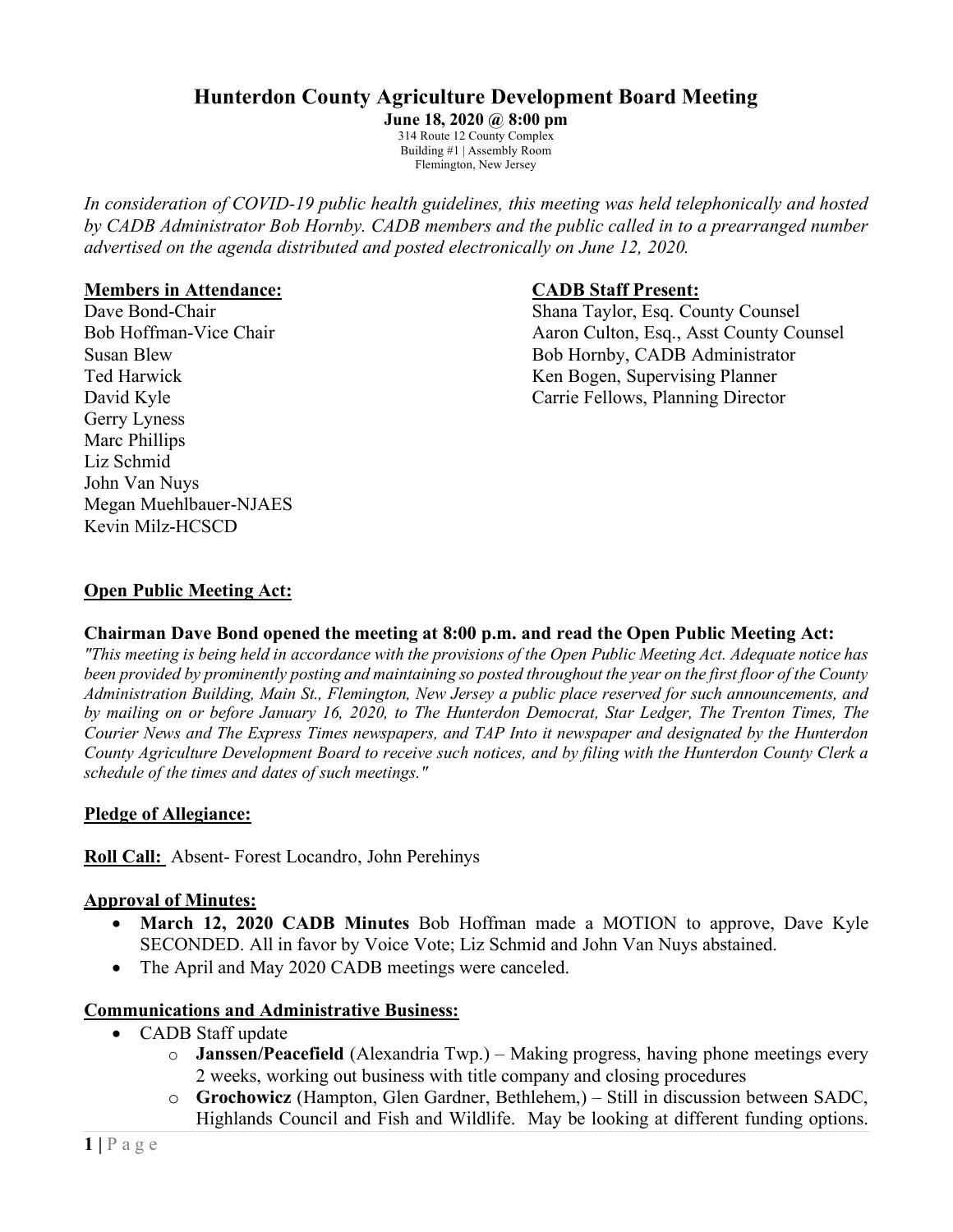Asking for permission from the Board to look at if alternative funding is necessary could he go directly to the Freeholder Board. If Committee is in favor of preserving this farm then we can figure out how to fund it. There may be different funding avenues if Fish and Wildlife doesn't work out. It's gotten final approvals, should keep going forward with it.

- o **Dubrow** (Franklin Twp.)Bob asked for a motion to Amend the September 12, 2019 final approval to include Quakertown Fire Company filing fire trucks from the pond as an approved non-ag usage. Bob Hoffman made a MOTION to approve Ted Harwick SECONDED. All in favor by voice vote.
- o **Application procedure for the remainder of 2020**, usually have a Fall Round, wants to have a MOTION to process applications as they come in instead of waiting, for a period of at least the rest of this year. Board member asked if he would then take applications until December 31<sup>st</sup> of this year, Bob stated yes or at least to the last board meeting of the year. Liz Schmid made a MOTION to process applications as they come in, Susan Blew SECONDED. All in favor by voice vote.
- o **American Farmland Trust** put out a report called "Farms Under Threat". Feedback on New Jersey's top ranked policies for Preservation while national ranked  $3<sup>rd</sup>$  for farmland at risk. Webinar specifically to New Jersey on June 10 and it brought up interesting points.
- **Monitoring Update:** Kevin Milz stated he's finishing up for the fiscal year, has a couple concerns;
	- o *East Amwell Block 21 Lot 19*, ~48 acres; unimproved, application received for a house in exemption area plus a 14-stall horse barn in preserved area, it will cause 25 acres of soil disturbance which will require 3 detention basins. Soil conservation will be reviewing plans, proposed 4.6-acres of impervious coverage. With all the soil disturbance, could soil be used elsewhere on the farm or will it have to be removed?
	- o *Clinton Twp. Block 19 Lot 27 and Block 23 Lot 5*, ~212 acres; Soil conservation reviewing new driveway plan, some large soil cuts, doesn't think the soil will have to leave the farm it's big enough to spread out on the farm.
	- o *Franklin Twp. Block 36 Lots 18 and 19*, ~146 acres; Wasn't farmed for a while, they lost their farmland assessment, they got it back has someone farming it, about 60 -70 acres of row crops, appears a fair amount has been mowed except for about 60-70 acres, one of the first farms preserved, doesn't have a mowing covenant, open land has to be farmable, and it is, if it doesn't get mowed it might not be farmable come next year. Spoke with landowner in NYC, has a caretaker, tenant farmer pays rent doesn't include mowing, landowner says it does. Have to work that out.
	- o *Delaware Twp. Block 25 Lot 10*, ~54 acres; owners have passed away, looks like it's been mowed in the past year, but the old pastures and around the house is going to be mowed. Tenant lives in the house, he gave Kevin contact information, the family rep. said that they have someone lined up to make hay. Said she'd be on top of the mowing.
	- o *Raritan Twp. Block 86 Lot 2 and 2.01*; the property was split and sold, spoke to owner of Lot 2.01 has cattle. Was this preserved at one parcel or 2 separate parcels? If one parcel did they get permission to split the property? County Counsel Shana Taylor stated she'd pull the deed and look into it.

# **SADC Updates:**

*Bob updated on behalf of SADC.*

- Bob stated that they are holding all of their meetings remotely,
- They have passed new Municipal Planning Incentive Grant (MPIG) rules, County PIG's and Municipal PIG's are now both run as a competitive pot, new simplified annual application process.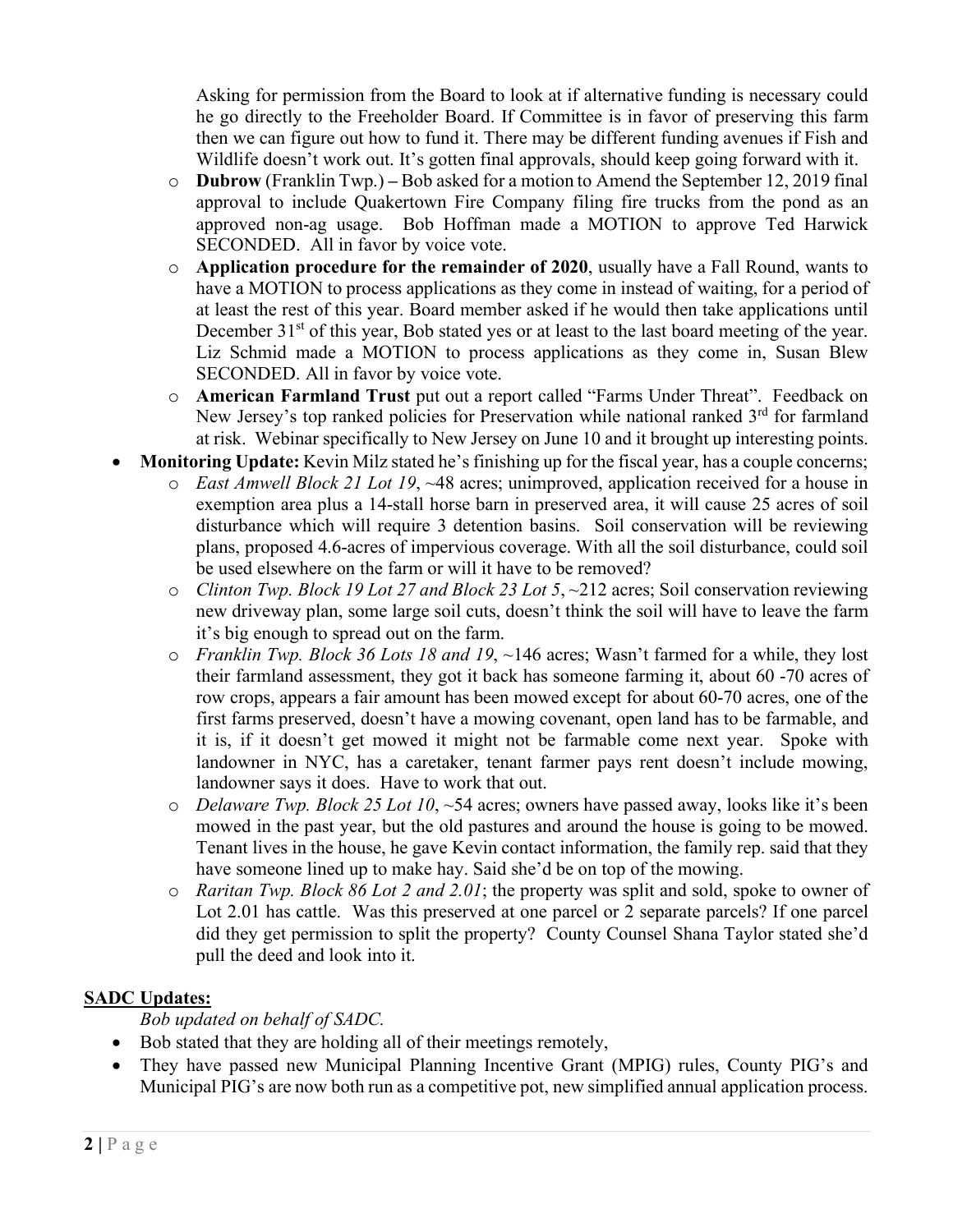- Every ten years you have to update your farm plan and Agriculture Advisory Committee has to meet at least two times a year and submit their meeting minutes to make sure they are still involved at the local level.
- They are also doing a pilot program including one farm in Warren County, using drones for monitoring. Started out with 5 farms to get a baseline on it and see how it goes, one of the county's has already been using drones extensively. The advantage to using drones is you don't have to walk and you can compare year to year and map growth patterns and how well the fields are holding up.

### **Chair Comments:**

• Tired of doing things this way, wants to return to face to face meetings. Schedule July meeting out in the open. County Counsel Shana Taylor will check the Governor's Executive Orders. Liz Schmid voiced her concerns because of husband with underlying conditions and said she can't take the risk, Shana said if they do have it outside whomever wishes may call in.

### **Old Business:**

# • **Resolution 2020-06: Final Approval; Martin DeSapio Farm Kingwood Block 6 Lot 11**

 $\circ$  Mr. DeSapio complied with the preliminary condition put on it to put a developed access over the creek to access southern field. Cost share is split between SADC and Federal Funding. No cost to the County. 2.8-acre non-severable exception area, one existing dwelling in exception area and included the driveway. John Van Nuys made a MOTION for final approval, Bob Hoffman SECONDED, Chairman Bond asked for a Roll Call Vote.

| ROLL CALL           |   | <b>MOVED SECONDED</b> | <b>AYES</b> | <b>NAYS</b> | <b>ABSTAIN</b> | <b>ABSENT</b> |
|---------------------|---|-----------------------|-------------|-------------|----------------|---------------|
| Dave Bond, Chair    |   |                       | Χ           |             |                |               |
| Robert Hoffman Jr., |   | X                     | Χ           |             |                |               |
| Vice Chair          |   |                       |             |             |                |               |
| Susan Blew          |   |                       | Χ           |             |                |               |
| Marc Phillips       |   |                       | х           |             |                |               |
| John Perehinys      |   |                       |             |             |                | х             |
| Gerry Lyness        |   |                       | X           |             |                |               |
| John Van Nuys       | Χ |                       | х           |             |                |               |
| Dave Kyle           |   |                       | Χ           |             |                |               |
| Liz Schmid          |   |                       |             |             | Χ              |               |
| <b>Ted Harwick</b>  |   |                       | X           |             |                |               |
| Forest Locandro     |   |                       |             |             |                | χ             |

**8 IN FAVOR, 2 ABSENT, 1 ABSTENSION** 

### • **Resolution 2020-07; Final Approval; Kollmer Farm. Kingwood Twp. Block 6 Lot 7**

o As requested in preliminary approval, pulled all grape vines and fencing, waiting for burn permit. He has a nice crop of straw this spring and the rest of the area is in production. Cost share is split between SADC and Federal Funding. No cost to the County. 24.2-acres total, adjacent to preserved land, 2-acre non-severable exception area for future home and includes the driveway. Dave Kyle made MOTION to approve Susan Blew SECONDED, Chairman Bond asked for a roll call vote.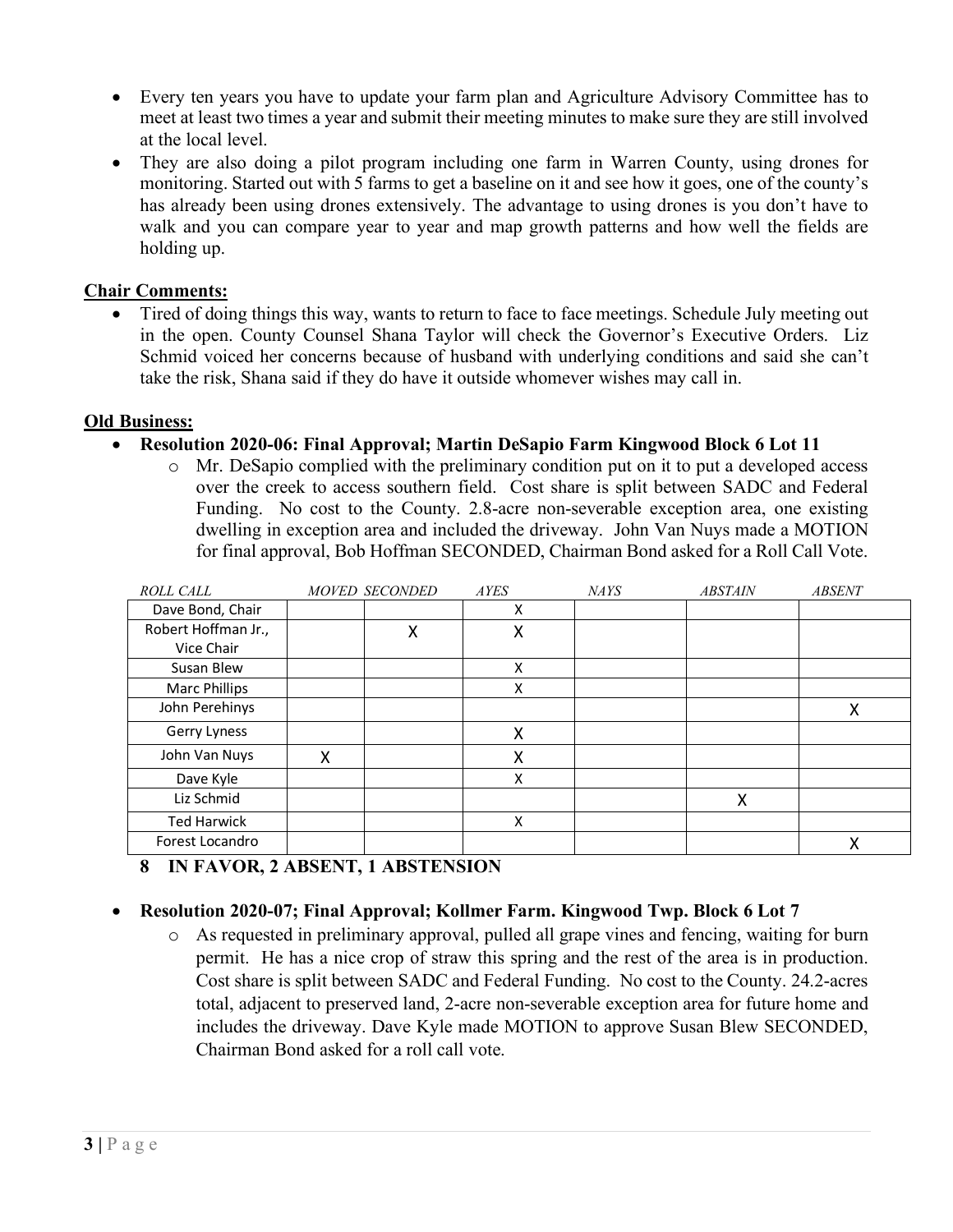| ROLL CALL            | <b>MOVED SECONDED</b> | <b>AYES</b> | <b>NAYS</b> | <b>ABSTAIN</b> | <b>ABSENT</b> |
|----------------------|-----------------------|-------------|-------------|----------------|---------------|
| Dave Bond, Chair     |                       | Χ           |             |                |               |
| Robert Hoffman Jr.,  |                       | Χ           |             |                |               |
| Vice Chair           |                       |             |             |                |               |
| Susan Blew           |                       | X<br>Χ      |             |                |               |
| <b>Marc Phillips</b> |                       | Χ           |             |                |               |
| John Perehinys       |                       |             |             |                | X             |
| Gerry Lyness         |                       | Χ           |             |                |               |
| John Van Nuys        |                       | Χ           |             |                |               |
| Dave Kyle            | X                     | X           |             |                |               |
| Liz Schmid           |                       |             |             | X              |               |
| <b>Ted Harwick</b>   |                       | X           |             |                |               |
| Forest Locandro      |                       |             |             |                | X             |

# **8 IN FAVOR, 2 ABSENT, 1 ABSTENSION**

- **Resolution 2020-08: Final Approval; Onuschak Farm, Franklin Twp. Block 30 Lot 13**
	- o Requested extra time, tabled until next meeting.

### **New Business:**

- **Resolution 2020-09: House Relocation; Readington Twp. Block 46 Lot 22.01**
	- o Applicant not available for Board questions, tabled until next meeting.

# • **Resolution 2020-10: Preliminary Preservation Approval; Franklin Block 42 Lots 1 and 1.02.**

o First application for this year, Megan Walker landowner. Abuts DuBrow Farm which is a current application and Muehlbauer Farm which was preserved in 2005. Two lots totaling 31.8 acres, asked for two 1-acre non-severable exception areas for existing house on each lot, requested to preserve the whole thing together. There are 28 acres tillable, all prime and statewide soils. 31 stall horse barn, breeding and training onsite for dressage horses. Liz asked if they would ask to merge the two lots. Franklin doesn't allow 2 houses on a single lot. Not sure if they could merge them, but they would be under a single deed of easement, so they can never be sold separately. Committee will do a drive by site visit before July meeting. Individuals will send Bob an email with their comments.

# **Right To Farm Matters:**

- SSAMP Hearing **Beneduce Vineyards (Alexandria Block 21 Lot 41.31)**
	- o Beneduce Vineyards requested adjournment until next CADB meeting on July 9th.
	- o Counsel called for a motion to open Public Hearing on Beneduce Vineyards Liz Schmid made a MOTION to Open the Hearing, Ted Harwick SECONDED. All in favor by voice vote.
	- o Counsel called for a motion to adjourn the Hearing until July 9, 2020, Liz Schmid made a MOTION to Adjourn and Carry, Susan Blew SECONDED. All in favor by voice vote